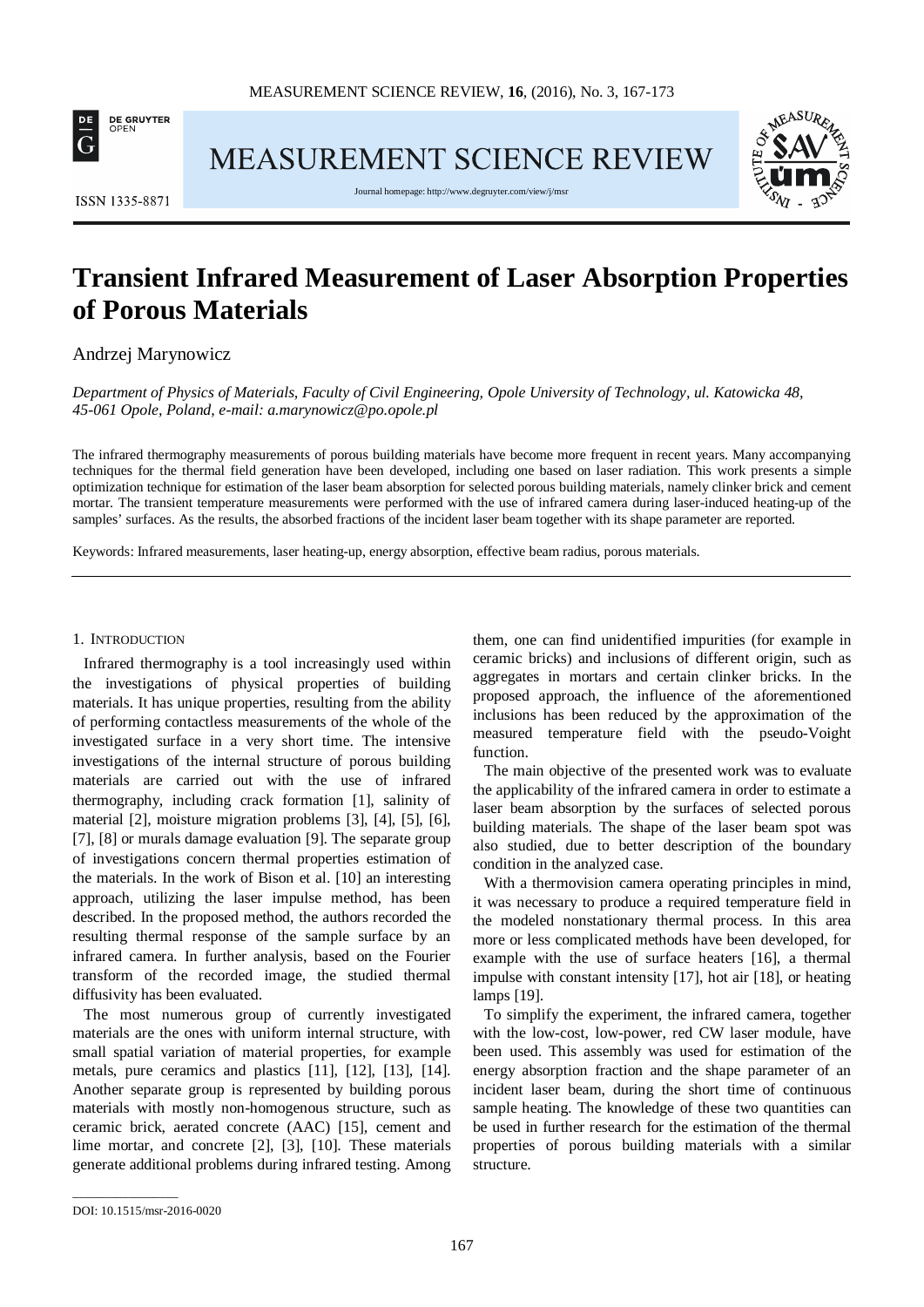## 2. MATERIALS & METHODS

## *2.1. Description of the problem*

To achieve the goals featured in the introduction, the classical two-dimensional heat transfer model with the cylindrical symmetry was assumed (Fig.1.a), described by the differential equation

$$
\frac{\rho c_p}{\lambda} \frac{\partial T}{\partial t} = \frac{\partial^2 T}{\partial r^2} + \frac{1}{r} \frac{\partial T}{\partial r} + \frac{\partial^2 T}{\partial z^2},
$$
 (1)

with the initial condition  $T = T_0$  in the whole area occupied by the body (for  $t = 0$ ) and the boundary conditions (see  $Fig.1.b)$ 

$$
-\lambda \frac{\partial T}{\partial z}\bigg|_{z=0} = q_{las}(r) - h_z(T - T_e) \quad \text{for} \quad z = 0,
$$
 (2*a*)

$$
-\lambda \frac{\partial T}{\partial r}\bigg|_{r=N} = h_r (T - T_e) \quad \text{for} \quad r = N,
$$
 (2b)

$$
-\lambda \frac{\partial T}{\partial z}\bigg|_{z=M} = h_z(T - T_e) \quad \text{for} \quad z = M,
$$
 (2c)

where  $q_{\text{loc}}(r)$  describes the absorbed part of an incident laser beam [11], [12], [13], expressed as

$$
q_{las}(r) = \frac{2Q_{abs}}{\pi R_{eff}^2} e^{-\frac{2r^2}{R_{eff}^2}}.
$$
 (3)

The quantities  $Q_{\text{abs}}$  and  $R_{\text{eff}}$  are treated in a similar way, like the ones in the formula describing a laser beam in the technological processes based on laser treatment of materials, but this time  $Q_{abs}$  denotes the power of the absorbed laser beam, and  $R_{\text{eff}}$  is the effective Gaussian (for which  $I = I_0 e^{-2}$  [13]). The assumption of boundary condition in the form of (2a) and (3) is justified by the very small depth of the transitional zone, in which the laser beam transfers into the heat energy, with estimated order of several dozens of micrometers [20], [21].

For the simplification of the computational model, it is assumed that heat flux is "shifted" by the width of that transitional zone. The above approach, implying that *Qabs* and  $R_{\text{eff}}$  depend on material properties, is motivated by the high superficial property variations (especially roughness) and a different internal structure of porous building materials. This may change the range of the laser beam interaction with the material. The above assumption will be discussed in section 3. The parameters appearing in equation (3), i.e.  $R_{\text{eff}}$  and  $Q_{\text{abs}}$ , are necessary for correct modeling of the initial-boundary problem, described by (1) and (2). As mentioned above, the problem lies in the fact that these quantities depend on surface properties of material. Let us assume that a thin transitional zone behaves like a surface heat source. Then, we should firstly determine the properties of that source in the experiment.



Fig.1. Sample geometry a), and its computational model b).

The unknown parameters, i.e.  $\mathbf{u} = [Q_{\text{abs}}, R_{\text{eff}}]$ , were estimated using the method of minimization of objective function  $F(\mathbf{u})$  given in the form

$$
\mathbf{u}_{0} = \arg\min_{\mathbf{u}} F(\mathbf{u}) = \sum_{i=1}^{n} \left[ Y_{i} (r_{i}, t) \right]_{z=0} - T_{i} (\mathbf{u}, r_{i}, t) \Big|_{z=0} \right]^{2}, \quad (4)
$$

where  $Y_i(r, t)$  denotes the vector of temperature measured at the surface (z=0) at the *i-th* point and the time *t*. The vector of temperature  $T_i(\mathbf{u}, r_i, t)$  was calculated at the same points, with the specified set of parameters **u** . The values of *Ti* elements were calculated from (1), with boundary conditions (2), by the means of the two-dimensional Finite Difference Method (later called FDM), according to the Peaceman – Rachford implicit ADI scheme [12], [22], [23]. The ADI technique is based on the unconditionally stable, implicit solution of the problem in separate directions. The analyzed domain has been divided into equally sized elements in both directions. The elements have the dimensions of 0.305x0.305mm, what corresponds to the size of the area seen by the one pixel of IR camera. For further analysis, only the part of sample surface, denoted *A<sub>sc</sub>* (Fig.1.a.), was taken into account, due to a relatively small laser spot range.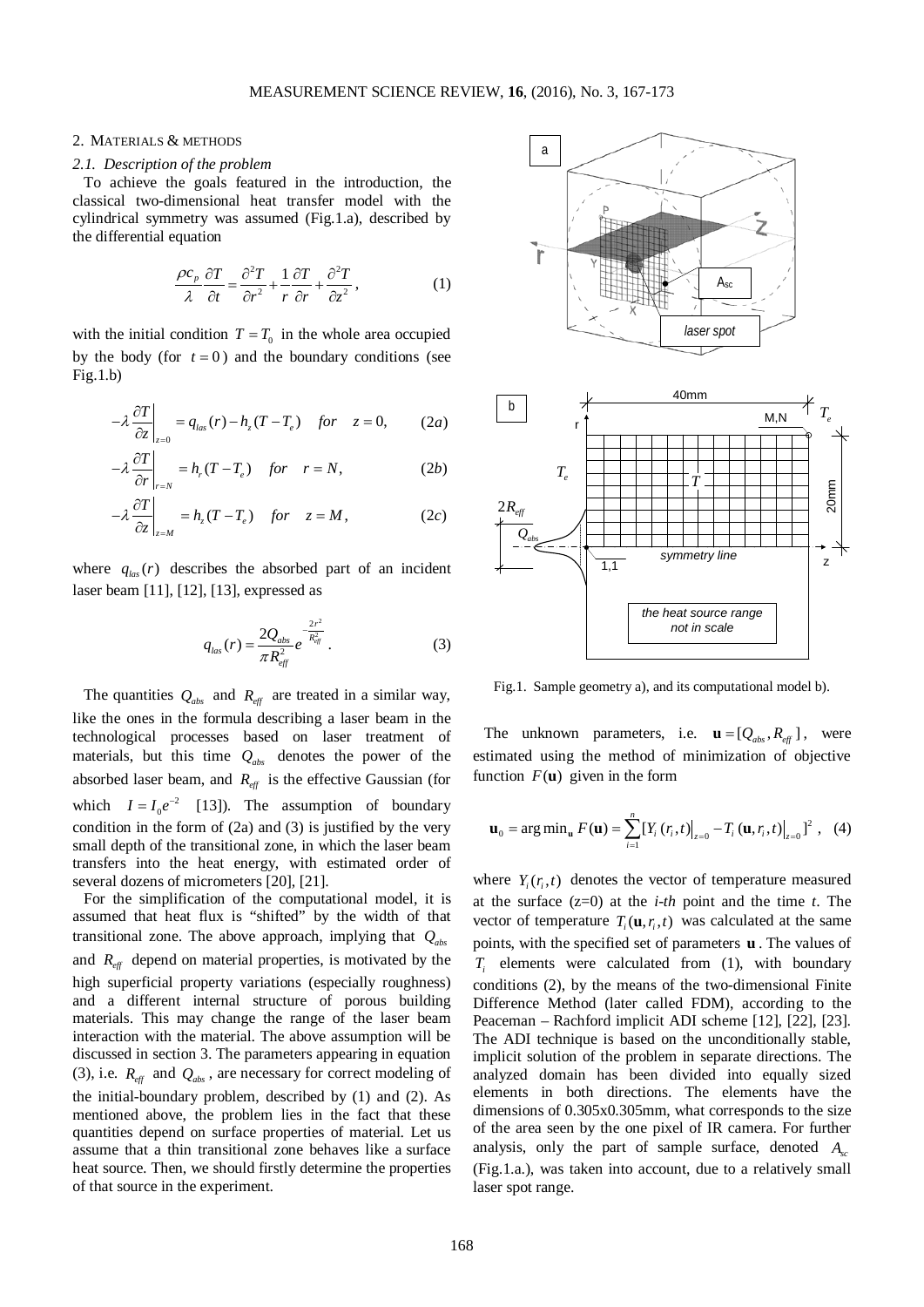The simplification of the sample geometry model, described above, was justified by the fact that the time consuming 3D analysis of the same domain led to very similar results. For the comparison of the two models, the 3D finite difference scheme was developed. The differences in the resulting surface temperature between 2D and 3D models were negligible. Therefore, it has been assumed that the proposed simplification is suitable for further analysis.

# *2.2. Materials used and test assembly*

The measurements of temperature values  $Y_i(r,t)$  at the sample surface were performed for two different materials: clinker brick with sand admixture (CK) and cement mortar (ZC), made according to the code EN 196-1 from water, cement CEM I 32.5 and sand with  $0 \div 2mm$  aggregates, in weight proportions 0.5:1:3. In Table 1, the mean values of major physical properties of analyzed materials, determined in 25°*C* , are summarized. The measurements of thermal properties, i.e. thermal diffusivity *a* and thermal conductivity  $\lambda$ , were carried out with the use of Netzsch LFA427 analyzer (laser-flash based apparatus).

Table 1. Physical properties of tested materials (CK – clinker brick, ZC – cement mortar).

|           | $a = \frac{\lambda}{\rho c_p}$ | $\rho\left[\frac{kg}{m^3}\right]$ | $c_p\left[\frac{\epsilon}{kg\cdot K}\right]$ | $\overline{m\cdot K}$ |
|-----------|--------------------------------|-----------------------------------|----------------------------------------------|-----------------------|
| <b>CK</b> | $0.71 \cdot 10^{-6}$           | 2175                              | 790                                          | 1.220                 |
| <b>ZC</b> | $1.13 \cdot 10^{-6}$           | 1943                              | 945                                          | 2.075                 |

In order to perform temperature measurements, during the sample surface heating-up process by the laser beam, the experimental assembly was built, as shown in Fig.2. The sample was placed on the wooden stand 1, equipped with graphite-coated shield 2 to reduce beam reflection effects. As the heat source, we used the low-power laser diode module 3 (Mitsubishi ML101J27, 660 nm, max. 150 mW CW), together with anamorphic prism pair 4 (Thorlabs), for the beam shape correction. As the temperature recording device 5, the VigoCAM v50 infrared camera (VIGO System, NETD=0.08K, spectral range  $8 \div 14 \mu m$  was used. The sensitivity of the camera is suitable to perform the measurements in the narrow range of temperature changes. The assembly was completed with a stable laser power supply unit 7 and a PC computer 6.

The measurements were taken in room conditions. Before the measurements the samples were stored in room temperature, with the air humidity about RH=65 %. The heat transfer coefficients were initially assumed to have an equal value, i.e.  $h_r = h_r = 7.7 W \cdot m^{-2} \cdot K^{-1}$ , what is usually provided for the heat exchange calculations near vertical interior planes, without forced convection. This condition is provided because of small temperature rise caused by the laser radiation. In section 3.2 the model sensitivity for these coefficients, together with further simplifications, will be discussed.



Fig.2. Test assembly scheme: 1- sample on a stand, 2- shield, 3 laser module, 4- correction prisms, 5- infrared camera, 6- PC computer, 7- power supply unit.

The accuracy of the infrared temperature measurements of physically heterogeneous materials is affected with numerous errors, arising from different emissivities of individual fragments of the analyzed area. In Fig.3., the surface structure of analyzed materials is shown in the visible range, with numerous aggregate intrusions clearly visible for both CK (a) and ZC (b) samples. Furthermore, Fig.4. and Fig.5. contain the images of the same samples in infrared range, where we can see the effects of intrusions on temperature readings. These two images were taken during sample cooling, after long-time conditioning in the constant temperature near  $T = 70^{\circ}C$ .



Fig.3. Surface images of analyzed samples – visible region: a)  $-CK$ , b)  $-ZC$ .



Fig.4. Infrared images of surface temperature (ºC) of the CK sample.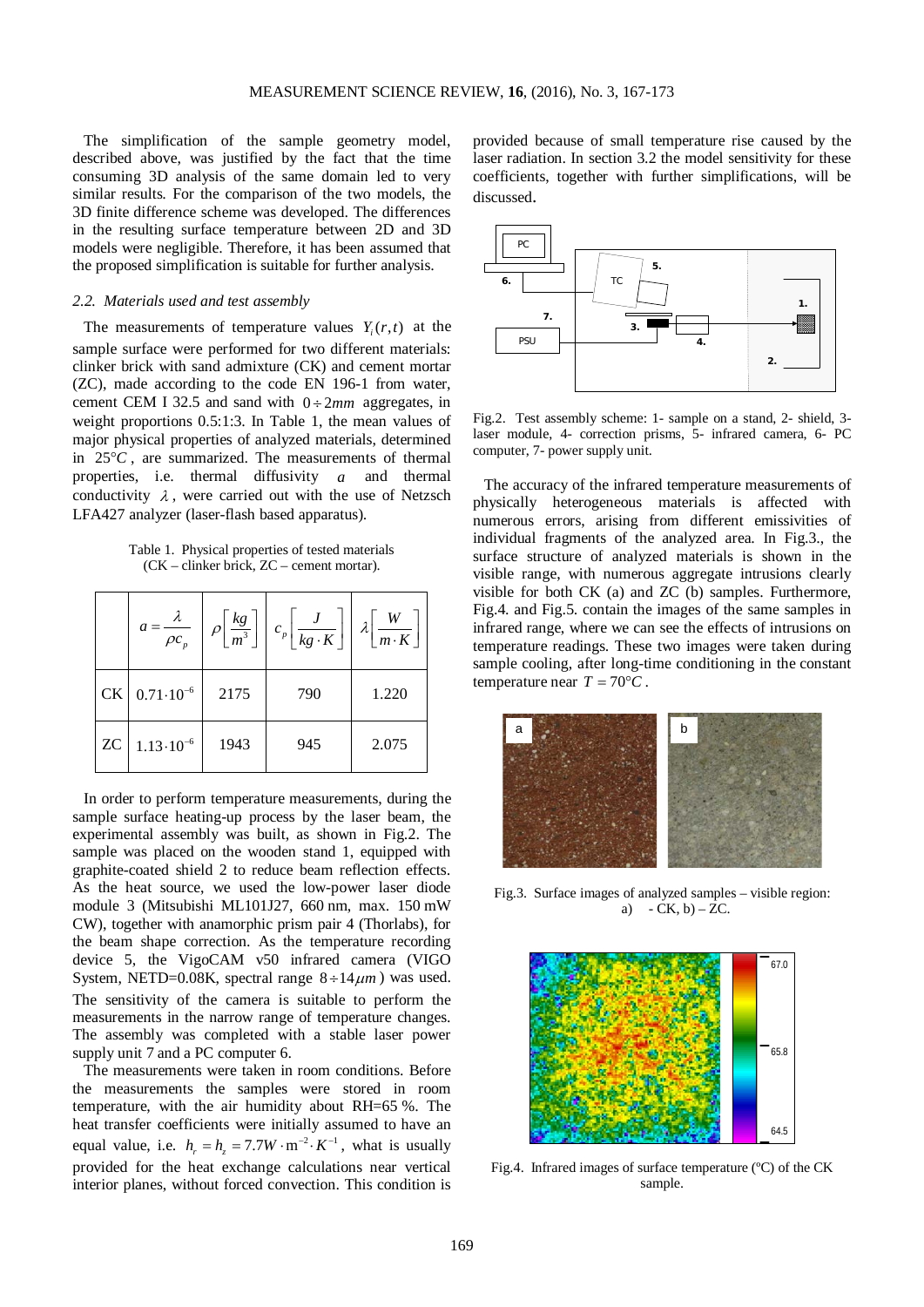

Fig.5. Infrared images of surface temperature (ºC) of the ZC sample.

# 3. THE MEASUREMENT

## *3.1. Data preparation*

As we could see in section 2.1, one of the components of minimized function  $F(u)$  is the vector of temperature  $Y_i(r_i, t)$ , measured in specified points and time. In order to observe temperature changes during laser heating-up of the surface, the experimentally estimated measurement time of 20 s was chosen. The reduction of the measurement time to 20 s was sufficient due to fast temperature stabilization in the center of the spot. It also allowed for elimination of the sensing matrix drift. For both tested materials, the sequence of 20 frames, from 1 to 20 s with 1s step, was recorded. Line L, close to the spot horizontal axis was chosen as the most appropriate for further analysis, as one can see in Fig.6., Fig.7., for the clinker brick and Fig.8., Fig.9. for the cement mortar.

In addition to the reasons discussed in section 2.2, the measurements of surface temperature based on infrared imaging are also affected by noise generated by IR sensing matrix [24]. To minimize the influence of these effects on calculation precision of the functional  $F(\mathbf{u})$ , the global approximating pseudo-Voigt function was chosen, resulting from the convolution of Gaussian and Lorentzian functions [25], in the form

$$
f(\mathbf{v}, r) = y_0 + A \cdot \left[ \mu \frac{2w}{4\pi (r - r_c)^2 + w^2} + \right. + (1 - \mu) \frac{\sqrt{4 \ln 2}}{w \sqrt{\pi}} e^{\frac{-4 \ln 2}{w^2 (r - r_c)^2}} \right],
$$
(5)

where  $\mathbf{v} = [y_0, A, w, r_c, \mu]$  denotes the vector of the function  $f(\mathbf{v},r)$  parameters, i.e. offset along y axis, amplitude, peak half-width (FWHM), location of the maximum and Lorentzian contribution, respectively. The searched parameters were calculated with the use of Nelder-Mead simplex method (the '*fminsearch*' procedure of MATLAB software). The function (5) was found to be the most appropriate to describe the temperature distributions and it applied in the analyzed case. The adjusted  $R^2$  calculations gave results from 0.996 to 0.998, which allowed for the acceptance of fitting quality of the proposed function (5).



Fig.6. Temperature isolines at the surface *Asc* of CK sample after 5 s of heating-up.



Fig.7. Temperature at line L for CK sample in selected time of process.



Fig.8. Temperature isolines at the surface  $A<sub>co</sub>$  of ZC sample after 5 s of heating-up.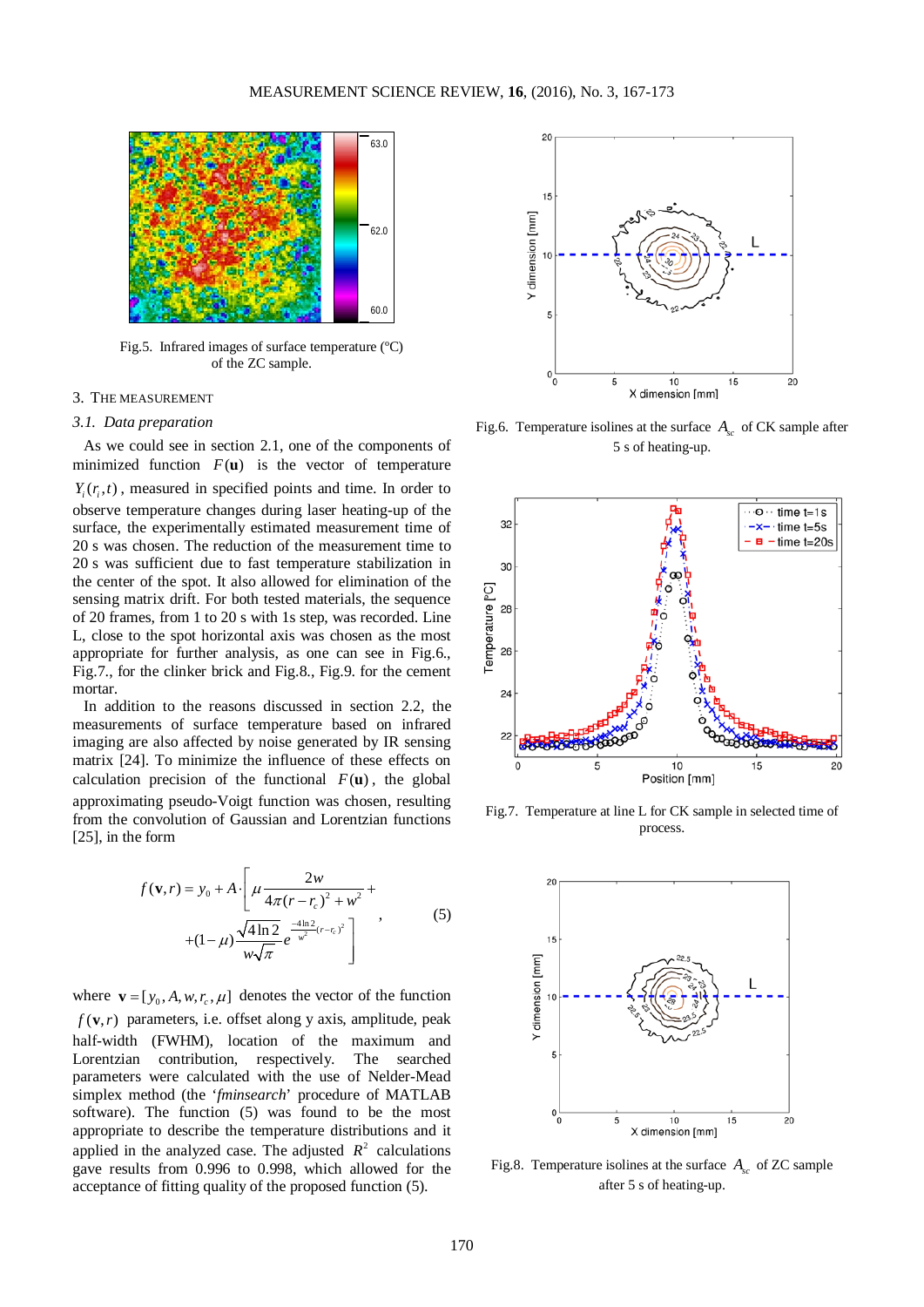

Fig.9. Temperature at line L for ZC sample in selected time of process.

In Fig.10.a) and Fig.10.b), we can observe the selected results of fitting the function (5) to the temperature measurements, for  $t = 1s$  and  $t = 15s$ , for CK and ZC sample, respectively.



Fig.10. Selected results of pseudo-Voigt function fitting (PsV) for CK a) and ZC b) sample.

# *3.2. Results of the calculations*

After replacing the temperature measurements  $Y_i(r, t)$ with the fitting function (5), the functional  $F(\mathbf{u})$  have finally the form

$$
F(\mathbf{u}) = \sum_{i=1}^{n} \left[ f_i(\mathbf{v}, \mathbf{r}_i, t) \Big|_{z=0} - T_i(\mathbf{u}, r, t) \Big|_{z=0} \right]^2. \tag{6}
$$

The minimization of functional (6) was performed using the direct search method within the **u** parameter domain. After the analysis of the expected domain range, the limiting values for the effective radius were chosen as  $R_{\text{eff}} = \left\{ 1.2 \cdot 10^{-3} \div 1.7 \cdot 10^{-3} \right\}$  [*m*], and for the absorbed beam power as  $Q_{abs} = \{50 \cdot 10^{-3} \div 70 \cdot 10^{-3} \}$  [*W*]. Finally, the domain ranges of  $R_{\text{eff}}$  and  $Q_{\text{abs}}$  were divided into 30 and 20 steps, respectively.

Table 2. Averaged results of  $\overline{Q}_{abs}$  and  $\overline{R}_{eff}$  estimation.

| Sample | $T_e = T_0 [^{\circ}C]$ | $Q_{\textit{abs}}$ [W] | $R_{\text{eff}}[m]$  |
|--------|-------------------------|------------------------|----------------------|
|        |                         |                        |                      |
|        |                         |                        |                      |
| СK     |                         | $59.9 \cdot 10^{-3}$   | $1.61 \cdot 10^{-3}$ |
|        | 21.7                    |                        |                      |
|        |                         |                        |                      |
| ZC     |                         | $64.4 \cdot 10^{-3}$   | $1.50 \cdot 10^{-3}$ |
|        | 21.9                    |                        |                      |
|        |                         |                        |                      |



Fig.11. Error function plot of  $F(\mathbf{u})$  for  $t=5s - CK$  sample.

As the result of the FDM calculations, the temperature vector  $T_i$  for every time step was obtained. Using relation (6), the value of functional  $F(\mathbf{u})$  was calculated for each of the 20 time points. Fig.11. and Fig.12. show the selected maps of  $F(\mathbf{u})$  for  $t = 5s$  for both tested materials, together with a position of the single minimum and corresponding values of  $Q_{\text{abs}}$  and  $R_{\text{eff}}$ , which proves the uniqueness of the solution. Finally, in Fig.13. and Fig.14. the resulting values are plotted together, for every time step. In Table 2.,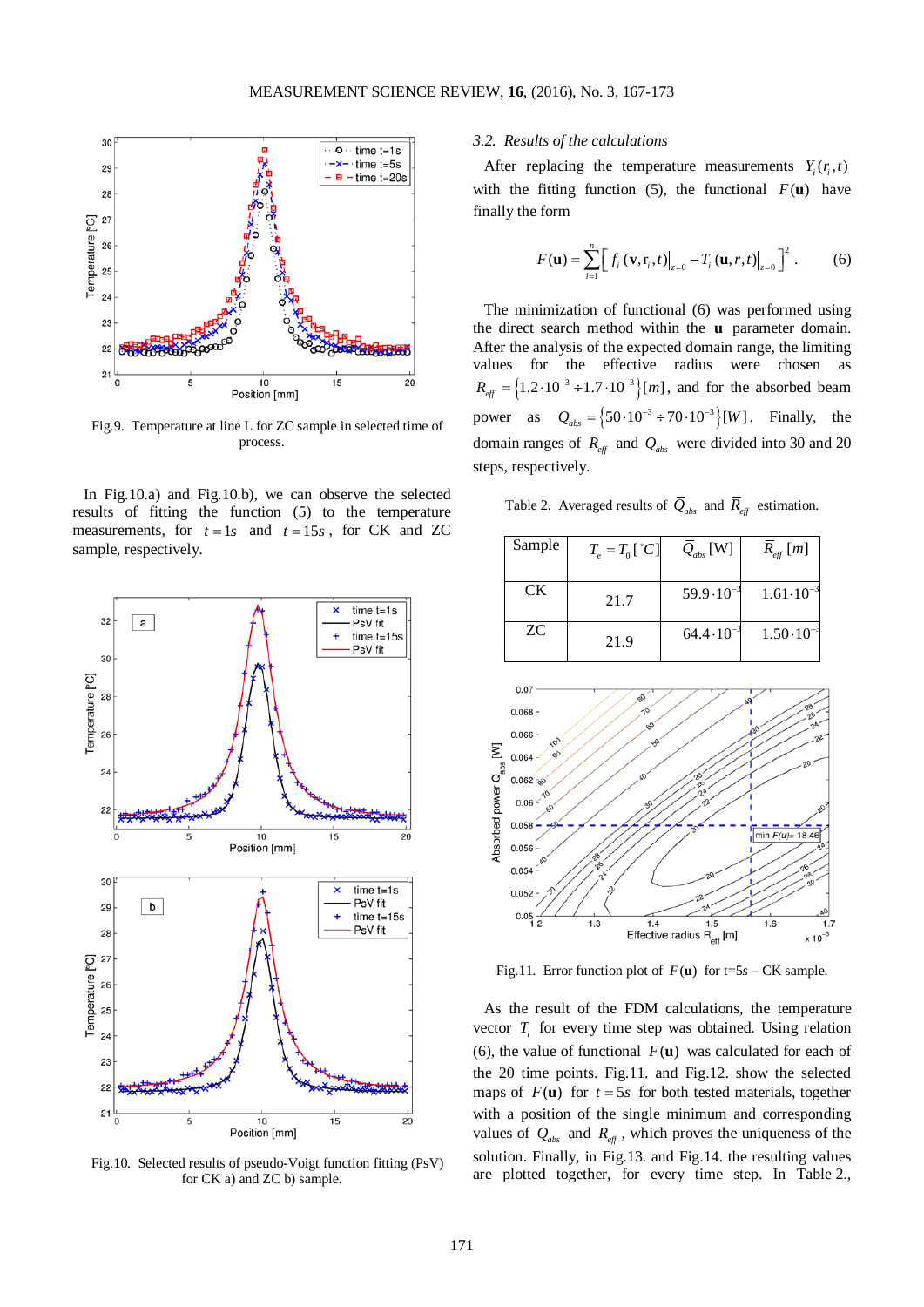averaged values of examined parameters are listed. It is worth pointing out that the difference between  $\overline{Q}_{obs}$  and  $\overline{R}_{eff}$ for CK and ZC sample is about 8 %. This difference gives us important information about the absorption abilities of the tested materials.



Fig.12. Error function plot of  $F(u)$  for t=5*s* – ZC sample.



Fig.13. Estimation of the absorbed power  $Q_{abc}$ . Dashed lines denote mean values (see table 2).

For the estimation of the model sensitivity for changes of heat transfer coefficient variations, the additional calculations have been performed. After the assumption that convectional flux is negligible in comparison with the laser induced surface heat source, what was possible because  $h_z(T - T_e) \ll q_{las}$  [26], we found, that the differences between the resulting heat conductivities do not exceed 1 %. Therefore, the rejection of the convectional part of the boundary conditions (2a)-(2c) (setting them to the zero value) is justified for the future developments of the proposed method.



Fig.14. Estimation of the effective radius  $R_{\text{eff}}$ . Dashed lines denote mean values (see table 2).

#### 4. CONCLUSIONS

In a comparison with other experimental methods, mentioned in the introduction, the presented methodology allows performing relatively uncomplicated and effective investigation of the surface absorption properties of porous building materials. In the first stage of the proposed approach the classical formulation of heat transfer in cylindrical coordinates was solved numerically by means of the Finite Difference Method. Thereafter, the optimization method based on the direct domain search was used for estimation of the key parameters appearing in the boundary condition of the problem. This condition is tightly bonded with the searched absorption property and laser beam shape parameter of investigated materials.

On the basis of the results achieved in the work, the following primary conclusions can be formulated:

- The proposed method gives possibility of laser absorption estimation of porous building material with a very good precision.
- − The laser-induced heat source shape parameter, which can be assumed as constant one in case of homogenous materials, should be determined individually for specified groups of porous building materials.

The further developments of the proposed method give also a chance to perform the measurements of other materials' properties, for example thermal diffusivity. To achieve this goal, the database of laser absorption for the common building materials should be prepared. The influence of superficial properties of the tested samples, concerning their finishing, roughness or moisture content in a material is the other important aspect, which should be considered in the next research.

# ACKNOWLEDGMENT

The IR camera equipment was partially supported by European Regional Development Fund within a framework of Operational Trans-Border-Cooperation Program 2007– 2013 Czech Republic–Poland (CZ.3.22/2.3.00/08.00635).